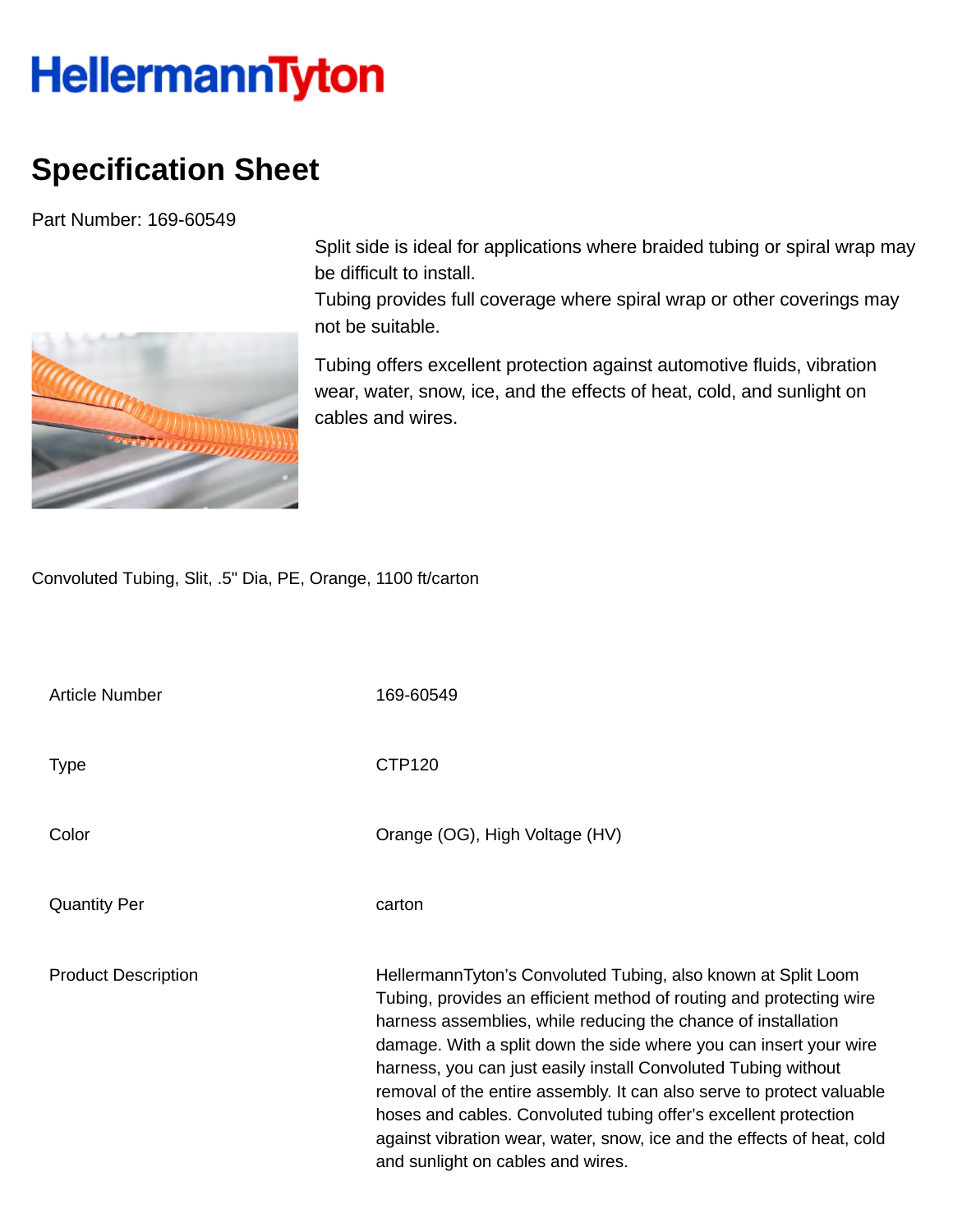| <b>Short Description</b>            | Convoluted Tubing, Slit, .5" Dia, PE, Orange, 1100 ft/carton |
|-------------------------------------|--------------------------------------------------------------|
| <b>Global Part Name</b>             | CTP120-PE-OG                                                 |
|                                     |                                                              |
| Length L (Imperial)                 | 1100.0                                                       |
| Length L (Metric)                   | 335.3                                                        |
| Variant                             | Slit                                                         |
| Inner Diameter D (Imperial)         | 0.516                                                        |
| Inner Diameter D (Metric)           | 13.11                                                        |
| Diameter D (Imperial)               | 0.70                                                         |
| Diameter D (Metric)                 | 17.78                                                        |
| Outside Diameter OD (Imperial)      | 0.70                                                         |
| <b>Outside Diameter OD (Metric)</b> | 17.78                                                        |
| Nominal Diameter (Imperial)         | 1/2                                                          |
| Nominal Diameter (Metric)           | 12.70                                                        |
| Wall Thickness WT (Imperial)        | 0.005                                                        |
| Wall Thickness WT (Metric)          | 0.127                                                        |